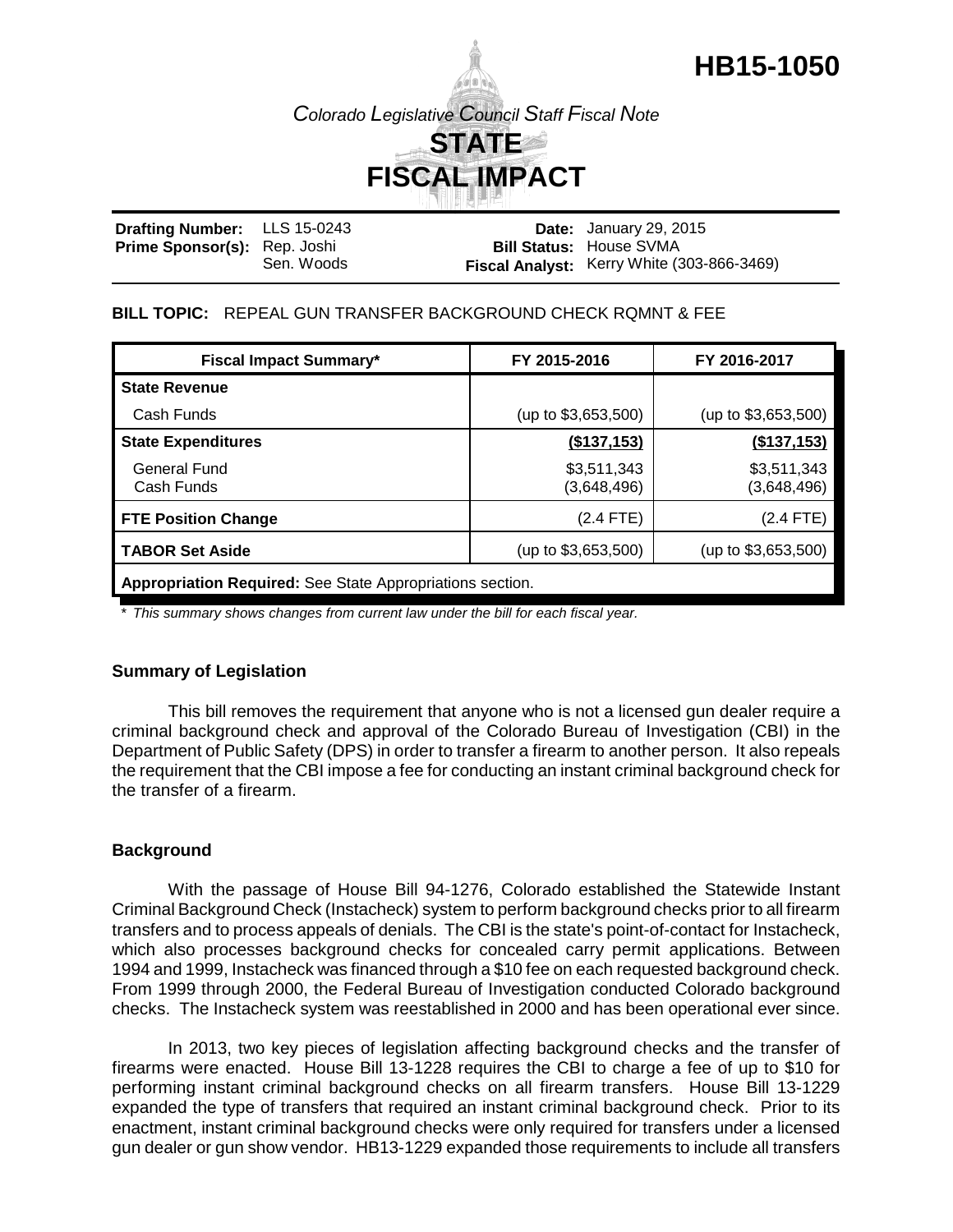January 29, 2015

and clarified that if the entity receiving the firearm was a corporation, association, partnership, limited liability company, or trust, a background check is required for each natural person who is authorized to possess the firearm. In FY 2013-14, the CBI processed 13,620 background checks for private firearm transfers.

Under current law, it is a class 1 misdemeanor to transfer a handgun without first obtaining a background check and approval of the CBI. Between August 7, 2013, and January 5, 2015, there were 14 cases filed and 3 convictions of this offense in state courts. As of this writing, the number of any cases or convictions within Denver County Court was unavailable, but is assumed to be minimal.

#### **State Revenue**

Beginning in FY 2015-16, this bill is anticipated to reduce state revenue by up to \$3,653,500 per year from reduced background check fees and criminal fines, as described below.

*Background checks.* Based on the 13,620 private background checks and an assumed 351,230 requests from licensed gun dealers or gun show vendors, the fiscal note assumes a reduction of \$3,648,500 per year that will no longer be credited to the Instant Criminal Background Check Cash Fund in the DPS. The fiscal note assumes that revenue received related to background checks on concealed carry permits are not affected by the bill.

*Criminal fines.* The bill is anticipated to reduce criminal fine revenue by up to \$5,000 per year, credited to the Fines Collection Cash Fund in the Judicial Department. The fine penalty for a class 1 misdemeanor is \$500 to \$5,000. Because the courts have the discretion of incarceration, imposing a fine, or both, the precise impact to state revenue cannot be determined. However, based on the low number of convictions and associated fines imposed on existing cases, the fiscal note assumes that any revenue reduction under the bill is likely to be less than \$5,000 per year.

#### **TABOR Impact**

This bill decreases state revenue by up to \$3.7 million per year from fees and fines, which will decrease the amount required to be refunded under TABOR.

#### **State Expenditures**

**Beginning in FY 2015-16, this bill reduces overall state expenditures by \$137,153 and 2.4 FTE per year, but increases General Fund costs by \$3,511,343 per year.** These costs are in the DPS. By removing a cash funding source, but not the requirement to conduct background checks for transfers processed by licensed gun dealers and gun show vendors, General Fund moneys are required to refinance these costs.

The fiscal note assumes that background checks performed for concealed carry permit applications will continue to be funded with cash funds and are not affected by this bill. Table 1, below, shows the annual amount of refinancing required under HB15-1050.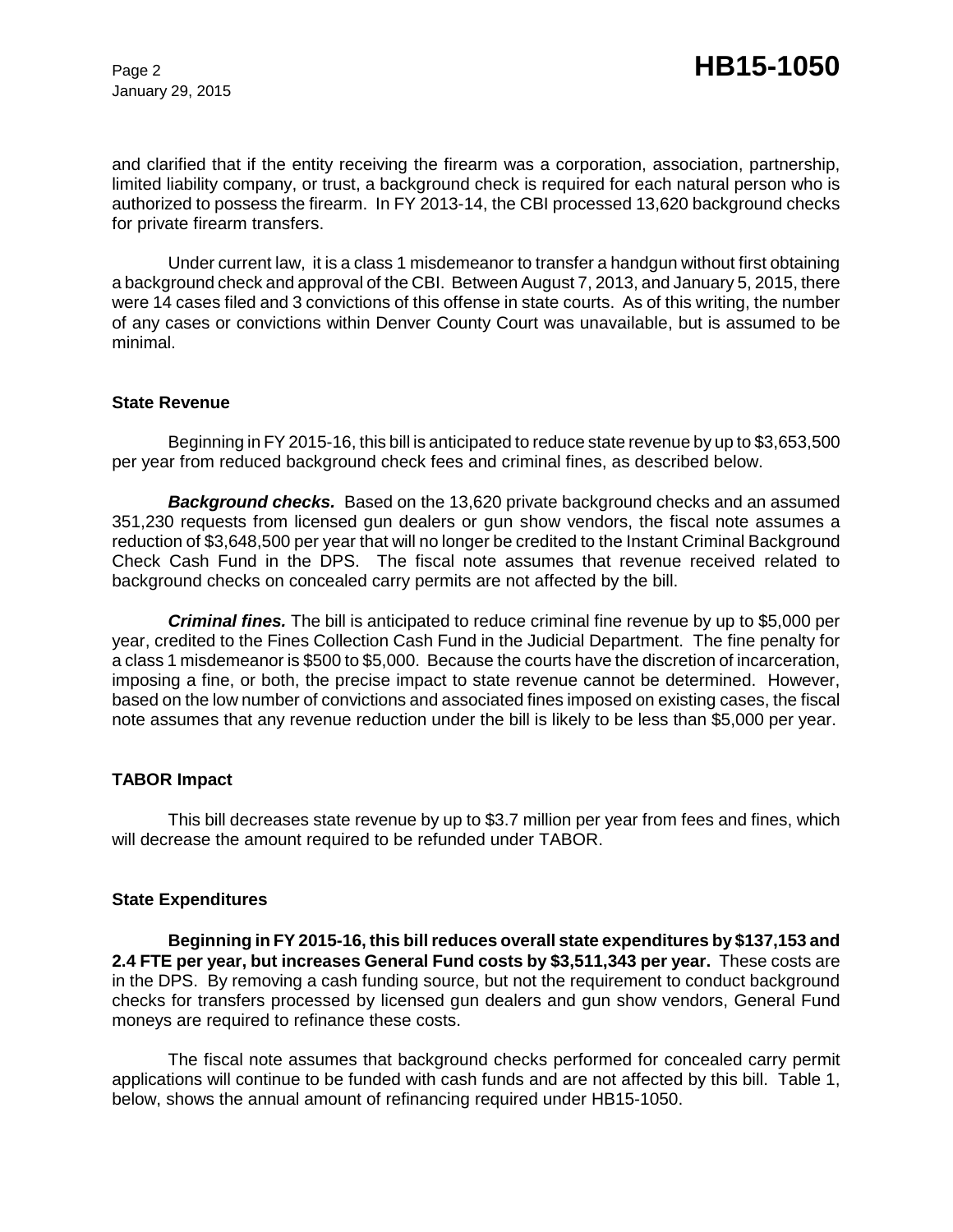| Table 1. Refinancing of Expenditures Under HB15-1050 |               |                                     |                                 |  |  |  |
|------------------------------------------------------|---------------|-------------------------------------|---------------------------------|--|--|--|
| <b>Cost Components</b>                               | Appropriation | <b>Reduction Under</b><br>HB15-1050 | <b>General Fund</b><br>Required |  |  |  |
| <b>Personal Services</b>                             | \$2,331,273   | (\$107,318)                         | \$2,223,955                     |  |  |  |
| <b>Operating Costs</b>                               | 321,162       | (2, 280)                            | 318,882                         |  |  |  |
| Health, Life, Dental Benefits                        | 2,419,793     | (19,025)                            | 230,768                         |  |  |  |
| <b>Salary Survey</b>                                 | 18,667        | 0                                   | 18,667                          |  |  |  |
| Merit Pay                                            | 22,096        | 0                                   | 22,096                          |  |  |  |
| <b>Shift Differential</b>                            | 24,011        | 0                                   | 24,011                          |  |  |  |
| <b>Supplemental Retirement</b>                       | 142,360       | (8,318)                             | 134,042                         |  |  |  |
| Short-term Disability                                | 3,979         | (212)                               | 3,767                           |  |  |  |
| Leased Space                                         | 325,729       | 0                                   | 325,729                         |  |  |  |
| Vehicle Lease                                        | 4,920         | 0                                   | 4,920                           |  |  |  |
| <b>Executive Director's Office Costs</b>             | 204,506       | 0                                   | 204,506                         |  |  |  |
| <b>TOTAL</b>                                         | \$3,648,496   | (\$137,153)                         | \$3,511,343                     |  |  |  |

*Assumptions.* Reductions in costs under HB15-1050 are based on the assumption that 2.4 FTE and associated operating and benefits costs will be reduced as a result of eliminating background checks on approximately 13,620 private transfers per year.

**Judicial Department.** By eliminating the criminal penalties associated with transferring a firearm without a background check or CBI approval, the bill reduces workload for trial courts by a minimal amount. No adjustments in appropriations are required under the bill.

#### **Local Government Impact**

This bill impacts local governments by eliminating the penalty for transferring a firearm without a criminal background check or approval of the CBI which is a class 1 misdemeanor. The penalty for a class 1 misdemeanor is 6 to 18 months in a county jail, a fine of \$500 to \$5,000, or both. Because the courts have the discretion of incarceration or imposing a fine, the precise impact at the local level cannot be determined. The cost to house an offender in county jails varies from about \$53 to \$114 per day. For the current fiscal year, the state reimburses county jails at a daily rate of \$52.74 to house state inmates. It is assumed that the impact of this bill will be minimal.

*Denver County Court.* The bill may also results in a decrease in workload for the Denver County Court, managed and funded by the City and County of Denver. Probation services in the Denver County Courts may also experience a minimal reduction in workload as a result of not having to supervise any persons convicted of transferring a firearm without obtaining a background check or CBI approval.

#### **Effective Date**

The bill takes effect upon signature of the Governor, or upon becoming law without his signature.